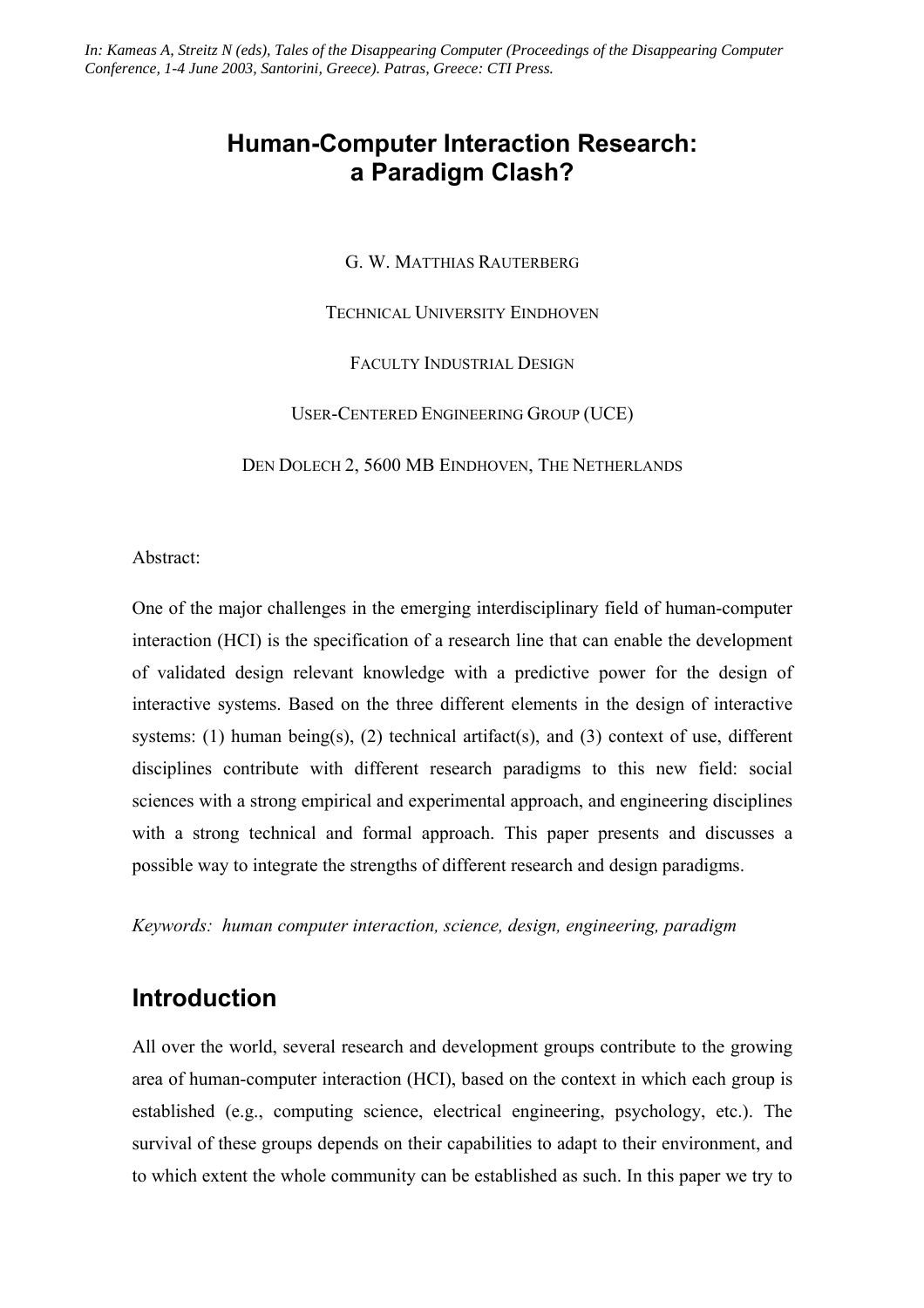offer a broad view to continue a discussion about the possible scientific future of HCI. We will begin by describing some aspects of how scientific disciplines can evolve, which the relevant phases are, and what the possible requirements are that have to be fulfilled. In the next step we discuss the relevant paradigms and discuss how the different paradigms could be merged into a necessary new one.

Böhme, Van den Daele, Hohlfeld, Krohn and Schäfer [1] differentiate three phases of development in scientific disciplines: (1) *Explorative phase*: "Methods are predominantly inductive in character, and research is determined by strategies aimed at classification... The dynamics of the field are characterized more by discovery than explanation. The fine structure of the objects of study remains largely unknown, and is handled in a manner closely paralleling cybernetics' famous 'black box'. The scientist knows the relevant input and outputs − but what goes on between remains a mystery". (2) *Paradigmatic phase*: "The onset of the paradigmatic phase is marked by the emergence of a theoretical approach which is able to organize the field. The introduction and elaboration of this approach represents a theoretical development with a definitive end. ... The theoretical dynamic of the paradigmatic phase is evidently one which can come to a conclusion – that is, can lead to mature theories which contain a fundamental, and in certain respects a conclusive, understanding of the discipline's research object". (3) *Post-paradigmatic phase*: "Where the organizing theories of scientific disciplines are clearly formulated and comprehensive, the possibilities of revolutionary changes or spectacular generalizations of their basic principles are commensurably reduced. Instead, the dynamics of theoretical development will be determined by the application of paradigmatic theories for the explanation of complex systems which can be subsumed within them" ([1], pp. 6-9).

It seems to be obvious that the actual state of affairs for the interdisciplinary field of HCI is in the *explorative phase* ([12], p. 45), maybe being able to move on to the paradigmatic phase in the near future. This statement does not necessarily exclude the possibility that different research communities contributing to HCI are already in a paradigmatic, or even in a post-paradigmatic phase. The main question so far is: how is it possible to improve the maturity of our discipline? To make an answer possible, we have to discuss the following issues: what is a paradigm, and what are the relevant paradigms for our scope of research?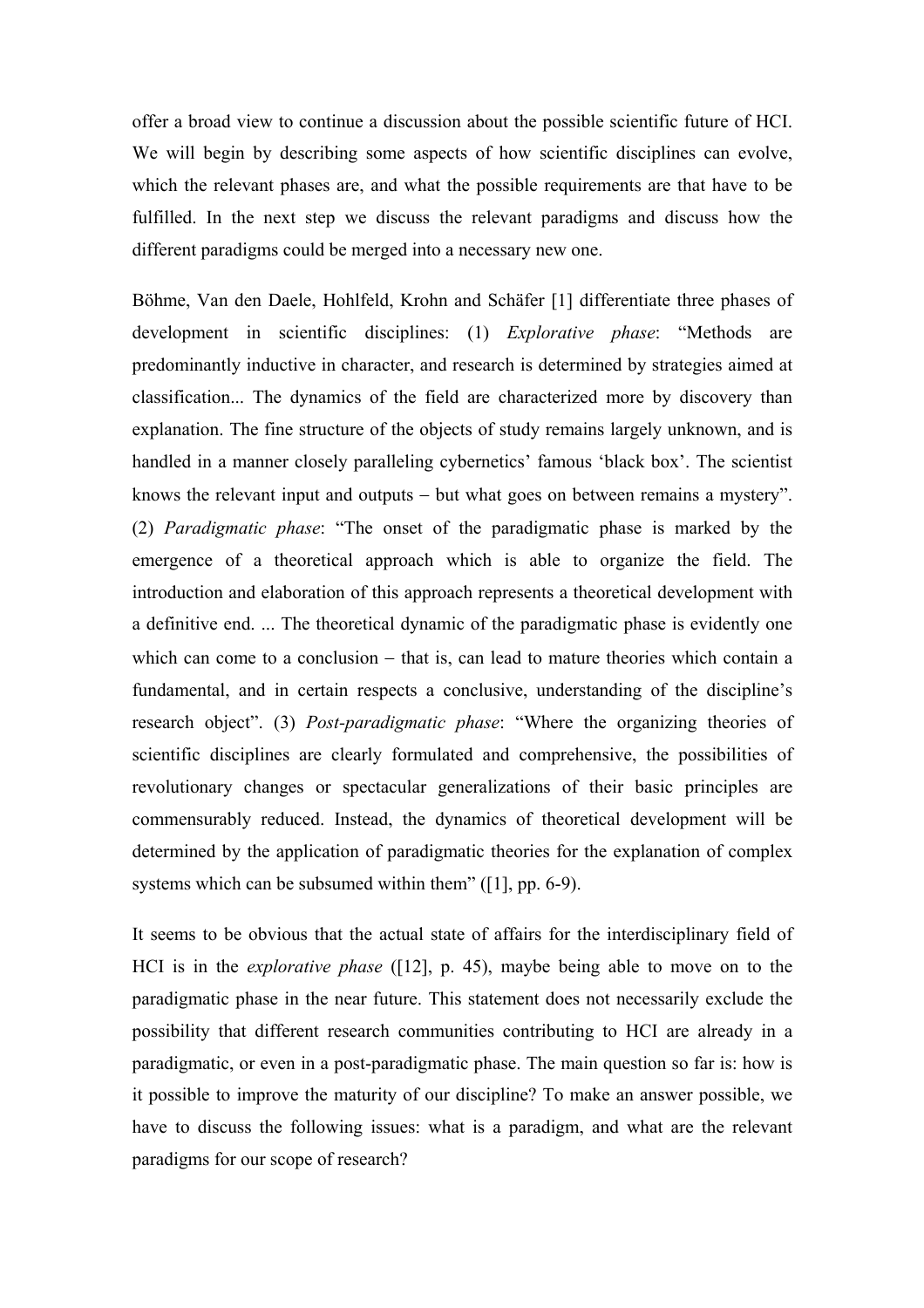## **Design paradigms**

All over the world, a number of research disciplines (e.g., human-computer interaction, industrial design, engineering, etc.) are struggling with their ontological foundations, even if they are not fully aware of this. Following Kuhn's [9] model of scientific development, it can be proposed that the interdisciplinary and multidisciplinary research arena of HCI and USI may be considered an arena of several distinct 'communities' that coalesce around associated paradigms. 'Paradigm' is defined in the Kuhnian sense of a 'disciplinary matrix' that is composed of those (a) shared beliefs, (b) values, (c) models, and (d) exemplars that guide a 'community' of theorists and practitioners ([9], [10]). In his PhD thesis, Dorst [2] introduced and discussed the two most influential paradigms: (a) *positivism* for scientific research [13] and (b) *phenomenology* for design ([11]; see Figure 1).



Figure 1: The two different paradigms, 'positivism' for research and 'phenomenology' for design.

Most of the dominant activities in natural and formal sciences can be characterized as a rational problem-solving approach under the 'positivistic paradigm'. This main approach can be described as ... "the search for a solution through a vast maze of possibilities (within the problem space)... Successful problem solving involves searching the maze selectively and reducing it to manageable solutions." [18]. In this paradigm, all knowledge should be described, represented and processed in an 'objective manner': independent of an individual and personal knowledge base (e.g. value system, beliefs). Opposite to this position, a personal knowledge base (e.g., 'craft skill') is exclusively accessible to the individual him/ herself, even sometimes without the opportunity for conscious reflection about the content (see also [19]). In natural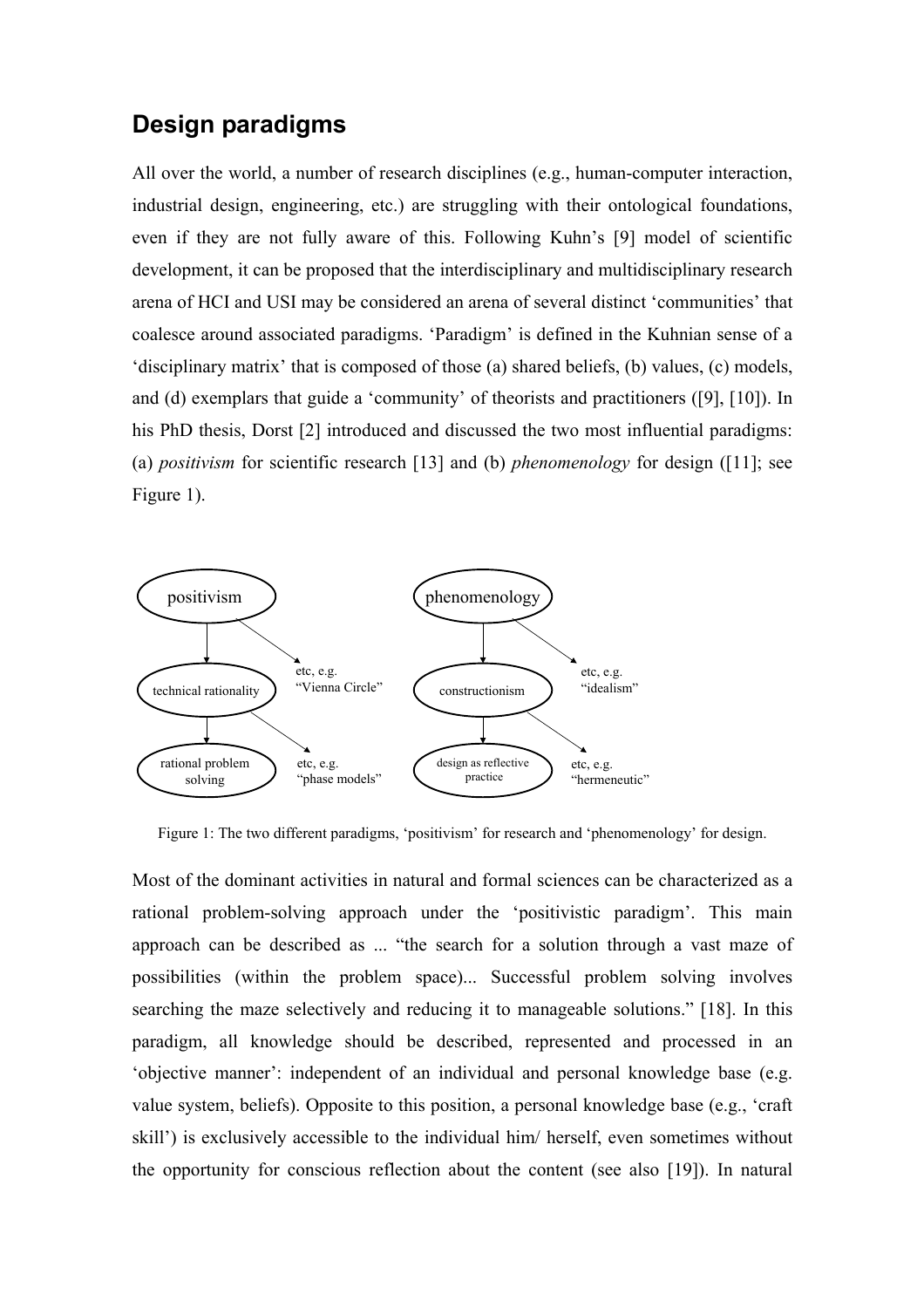sciences most formal descriptions are − sooner or later − validated via empirical observations, experiments or simulation studies (e.g., Monte Carlo method, etc.).

But what can we say about design and engineering activities? To which paradigm do these activities belong? Dorst [2] characterizes these activities as 'thrown' into a design 'situation' ('thrownness' in German 'Geworfenheit', see [7]). Winograd and Flores [20] illustrate this kind of 'thrownness' as follows: "When chairing a meeting, you are in a situation that (I) you cannot avoid acting (doing nothing is also an action); (II) you cannot step back and reflect on your actions; (III) the effects of actions cannot be predicted; (IV) you do not have a stable representation of the situation; (V) every representation you have of the 'situation' is an interpretation; (VI) you cannot handle facts neutrally; you are creating the situation you are in" [20]. The following two main aspects characterize this kind of situation: (1) no opportunity for 'reflection' (see (I), (II), and (V)), and (2) no stable and [maybe] predictable reality (see (III), (IV), and (VI)). A design situation based on 'thrownness' is a typical context characterized by the latter two main aspects. The designer creates and synthesizes the situation while he/she is acting in. This is our primary motivation for replacing the term 'phenomenology' by the term 'constructivistic' paradigm from now on, to focus on the constructivistic and synthetic aspects of this paradigm.

Nowadays, the positivistic paradigm seems to be the ultimate characterization for a 'scientific' research line. But how can we incorporate 'design' as a scientific activity? The first aspect 'no reflection' could be overcome by approaches like 'reflective practise' as introduced by Schön [17]. Following Schön ([17], p. 129), a "practitioner approaches a practice problem as a unique case. He does not act as though he had no relevant prior experiences; on the contrary. But he attends to the peculiarities of the situation at hand." The practitioner confronted with a concrete design problem "seeks to discover the particular features of his problematic situation, and from their gradual discovery, designs an intervention" or action ([17], p. 129). Schön's concept of 'reflection-in-action' can be applied to a broad range of research activities, in which the scientist is looking for a particular solution for a given set of constraints (e.g., design of an experimental set-up, a formal proof, a research plan, a technical artifact, etc.; see also [15]). The implicit nature of all these activities is the synthetic approach, to come up with something concrete as part of reality ('concrescence', see Figure 2). The two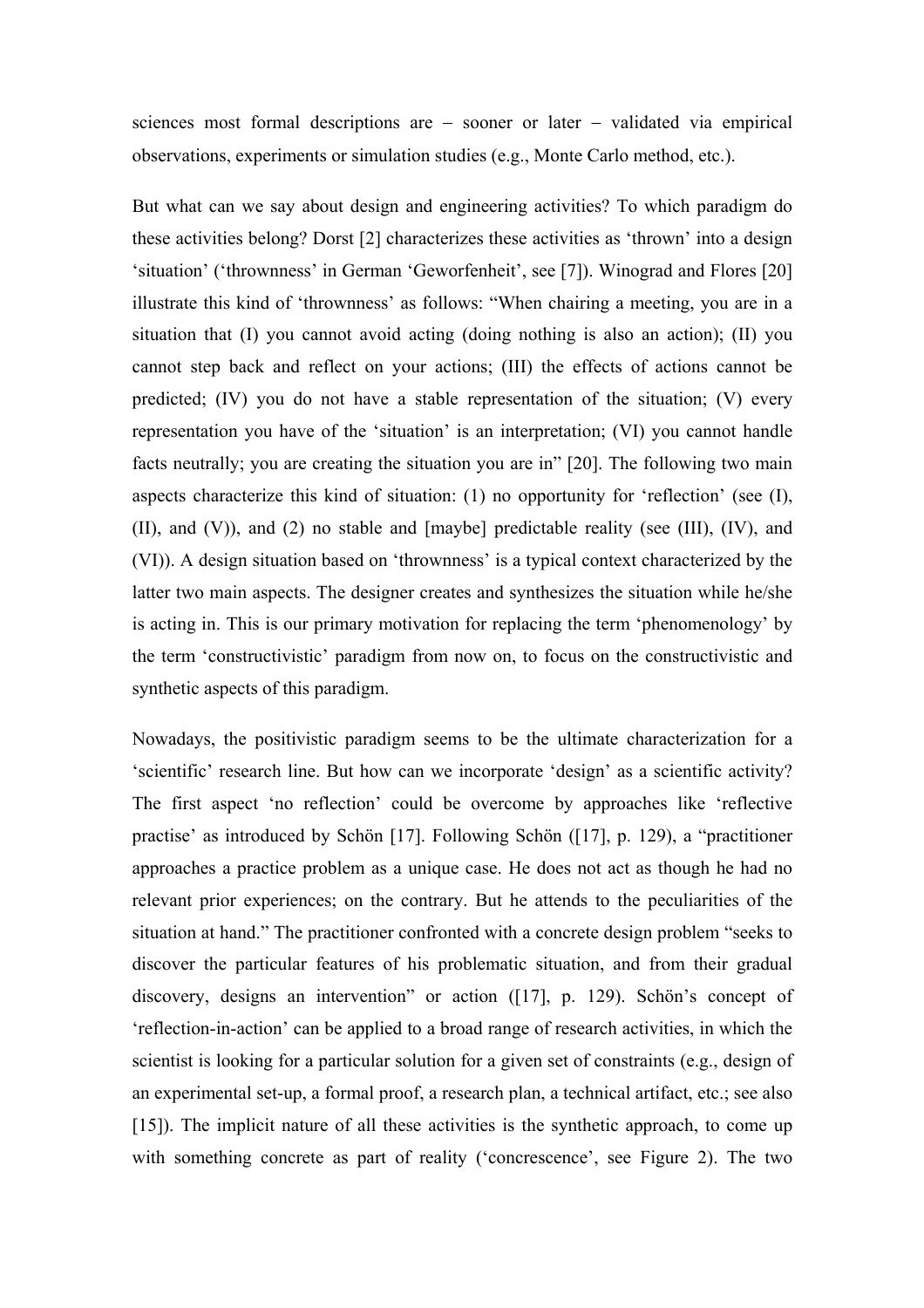aspects of scientific activity 'abstraction' and 'concrescence' are both necessary and also complementary [6]. If this is an appropriate description, why then does science in the positivistic paradigm primarily focus on and praise their 'abstraction'?

Given a reality at time  $t_1$ , science in the positivistic paradigm observes and analyses particular phenomena in this reality, makes proper abstractions, and tries to predict similar phenomena for reality at time  $t_2$  (see Figure 2). To preserve a stable reality [reality  $(t_1)$  = reality  $(t_2)$ ], science in the positivistic paradigm has to operate under the following assumption, and this assumption seems to be essential: [{model, theory}  $\notin$ reality]. Whatever a theory about, e.g., the phenomenon 'gravity', explains and predicts, this theory does not influence or change the phenomenon 'gravity' at all. In this sense, models and theories of science in a positivistic paradigm are not part of the investigated and described reality; they are *apart* from this reality. We will use the term 'reality' further on to make this distinction clear compared to the broader meaning of the term reality.



Figure 2: A general schema for the process of 'scientific' knowledge development.

The underlying mechanism to guarantee the fulfillment of the assumption is  $i$ reductionism via abstraction'. Any differences in empirical measurements between  $t_1$ and  $t_2$  are interpreted as just accidental factors ('noise'), which do not contradict the theory. Only with knowledge, based on theories developed under the positivistic paradigm, the design of a concrete artifact is impossible, because the knowledge in these theories is purified from the changing contextual factors between reality at  $t_1$  and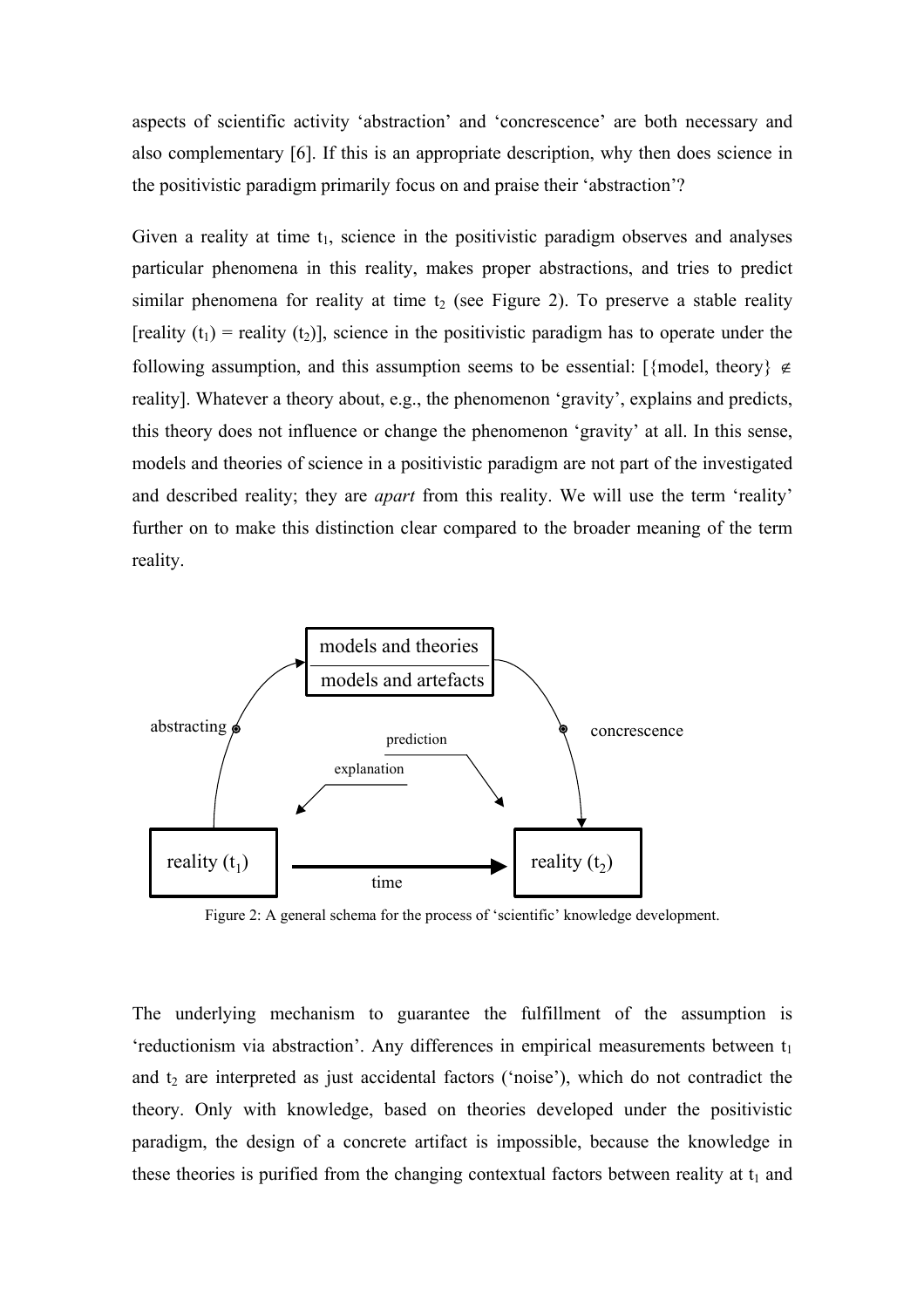at  $t_2$ . This lack of specific knowledge for any concrescence (e.g., 'craft skills') gives design and engineering disciplines their right to exist. Dreyfus [3] and Dreyfus and Dreyfus [4] stimulated a very important discussion about the importance of 'intuitive expertise', complementary to artificial 'expert systems' that 'just' follow rules.

Activities under the constructivistic paradigm claim to influence the reality and therefore to change this reality via the developed artifact [reality (t<sub>1</sub>)  $\neq$  reality (t<sub>2</sub>)], and in fact they do! The design and engineering disciplines develop knowledge to make the 'concretisation' successfully possible. This knowledge realized in the form of 'model' and 'artifact' can be interpreted as part of the reality, and not apart from it [{model,  $artifact$ }  $\in$  reality]. But how can design and engineering disciplines guarantee a 'stable' reality'? If models and artifact are seen as part of the reality, i.e., as a subset of the reality under consideration, then any action, which changes this subset, changes the whole set (reality) as well. So, engineering disciplines cannot guarantee a stable reality, and they do not want to [8].

Up to now, the main conclusion is that knowledge developed in the positivistic paradigm and knowledge developed in the constructivistic paradigm is different. If the schema in Figure 2 describes the whole process to develop knowledge, independent of a given paradigm, then the positivistic and the constructivistic knowledge can be seen as two subsets of a superset of knowledge:  $[\{model, theory\} \cup \{model, artifact\} = \{model,$ theory, artifact}]. In this sense we can describe them as *complementary* ([14]; see also the discussion of  $[5]$ , pp. 212-214).

The most practical value of the 'positivistic' knowledge is the specification of limits and boundaries under which the 'constructivistic' knowledge has to operate (see left part "thesis" of Figure 3). For example, the actual state-of-the-art theory in thermodynamic explains and predicts that the design of a 'perpetuum mobile' is not feasible; therefore any attempt to design such a kind of system is unrealistic [6]. The challenge in combining both kinds of knowledge is creating an artifact ('attractors' as singularities, see middle part "antithesis" of Figure 3), which fall *inside* the constrained design space (see right part "synthesis" of Figure 3), provided by 'positivistic' knowledge. This kind of 'validated design' is quite challenging, because the designer has to take all relevant constraints and limits into account. This consequence usually is the main reason for designers to reject this position of being constrained by positivistic results. But still,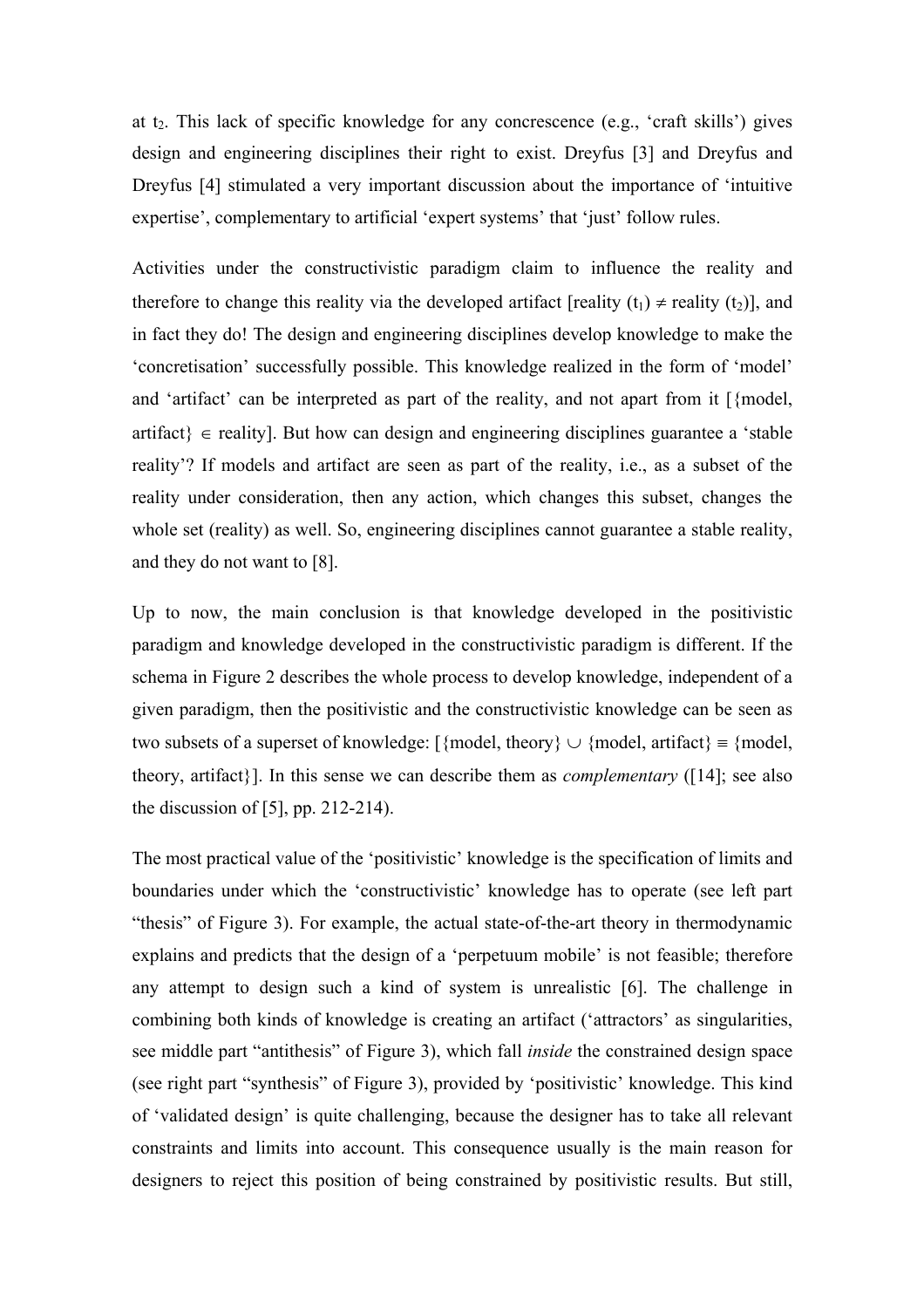how can a scientifically sound *research* line be characterized that includes designrelated activities?



Figure 3: The two different kinds of design relevant knowledge provided by the positivistic ('thesis') and the constructivistic ('antithesis') paradigm, and the possible integration ('synthesis').

# **Conclusions**

We will shortly describe and characterize the most well-established disciplines (following [16]). Disciplines such as physics, chemistry, etc. present themselves as 'natural sciences'. Theory development takes place in a strictly formal manner with a rigorous experimental validation practice. Truth is based on the conformity of empirical observations with the 'reality'. The most important basis for conclusions is 'inductive logic'. Scientific disciplines like mathematics present themselves as 'formal sciences'. Truth is based on logical consistency. The most important basis for conclusions is 'deductive logic'. On the other hand, humane disciplines can be classified as 'ideal sciences'. Truth is based on 'belief': hermeneutic evidence grounded in intuition! The most important basis for conclusions is a 'value system' based on an individual knowledge base.

How is it possible that sciences based on a positivistic paradigm claim and present themselves as 'true' scientific disciplines (compared to the rest), even if they include (and need) constructivistic and synthetic components as well? One possible explanation is the important asymmetry between both kinds of knowledge: 'positivistic' knowledge claims a more fundamental status than 'constructivistic' knowledge. 'Positivistic' knowledge has a stable predictive and explanatory power over time (see Figure 2; based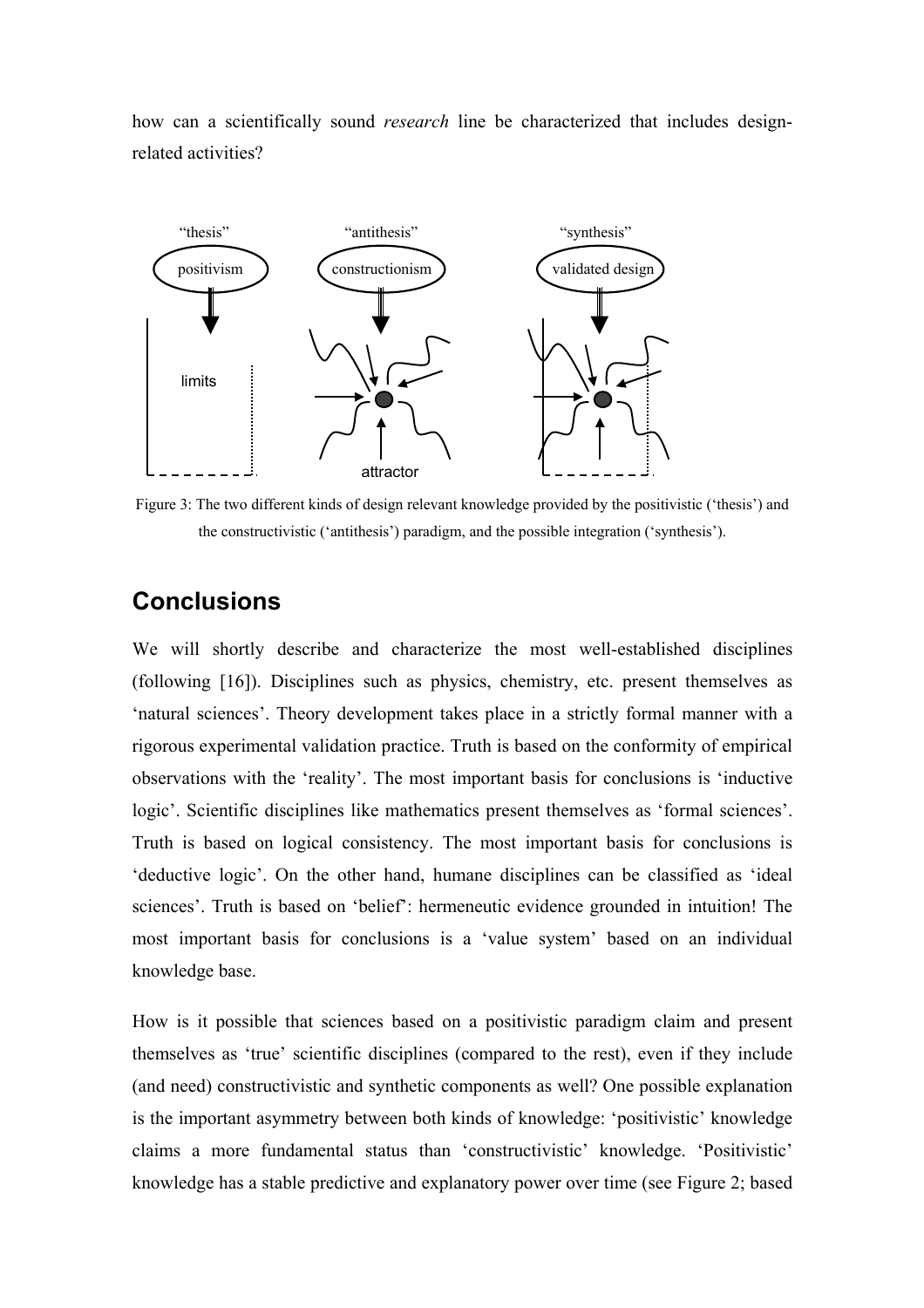on the underlying idea of 'absolute truth'), because it is particularly designed for this purpose. But this approach pays the price of not being able to reach reality: to explain and predict, but not to touch and change 'reality'.

#### *Acknowledgements*

I would like to thank very much John Long for the intensive and fruitful discussions that improved this paper. I would like to thank Loe Feijs, Panos Markopoulos and Pieter-Jan Stappers for their valuable feedback and remarks on an earlier version of this paper.

# **References**

- 1. Böhme, G., Daele, W. van den, Hohlfeld, R., Krohn, W. & Schäfer, W. (1983). Introduction. In: W. Schäfer (Ed.): Finalization in Science: The Social Orientation of Scientific Progress, 3-11. Dordrecht: Reidel.
- 2. Dorst, K. (1997). Describing Design: A Comparison of Paradigms. PhD thesis, Delft University of Technology, The Netherlands.
- 3. Dreyfus, H.L. (1992, 3rd ed.). What Computers Still Can't Do: A Critique of Artificial Reason. Cambridge: MIT Press.
- 4. Dreyfus, H.L. & Dreyfus, S.E. (1986). Mind over Machine: The Power of Human Intuition and Expertise in the Era of the Computer. New York: The Free Press.
- 5. Greif, S. (1991). The role of German work psychology in the design of artifacts. In: J.M. Carroll (Ed.): Designing Interaction, 203-226. Cambridge: Cambridge University Press.
- 6. Guillen, M. (1995). Five Equations that Changed the World: The Power and Poetry of Mathematics. New York: Hyperion.
- 7. Heidegger, M. (1927). Sein und Zeit. In: E. Husserl (Ed.): Jahrbuch der Philosophie und phänomenologischen Forschung, Volume VIII, [page numbers unknown]. Halle: Niemeyer.
- 8. Klemm, F. (1970). A History of Western Technology. Cambridge, MA: MIT Press.
- 9. Kuhn, T.S. (1962). The Structure of Scientific Revolutions. Chicago: University of Chicago Press.
- 10. Kuhn, T.S. (1974). Second thoughts on paradigms. In: F. Suppe (Ed.): The Structure of Scientific Theories, 459-482. Champaign: University of Illinois Press.
- 11. Merleau-Ponty, M. (1945). Phénoménologie de la Perception. Paris: Gallimard Press.
- 12. Myers, B.A. (1998). A brief history of human-computer interaction technology.